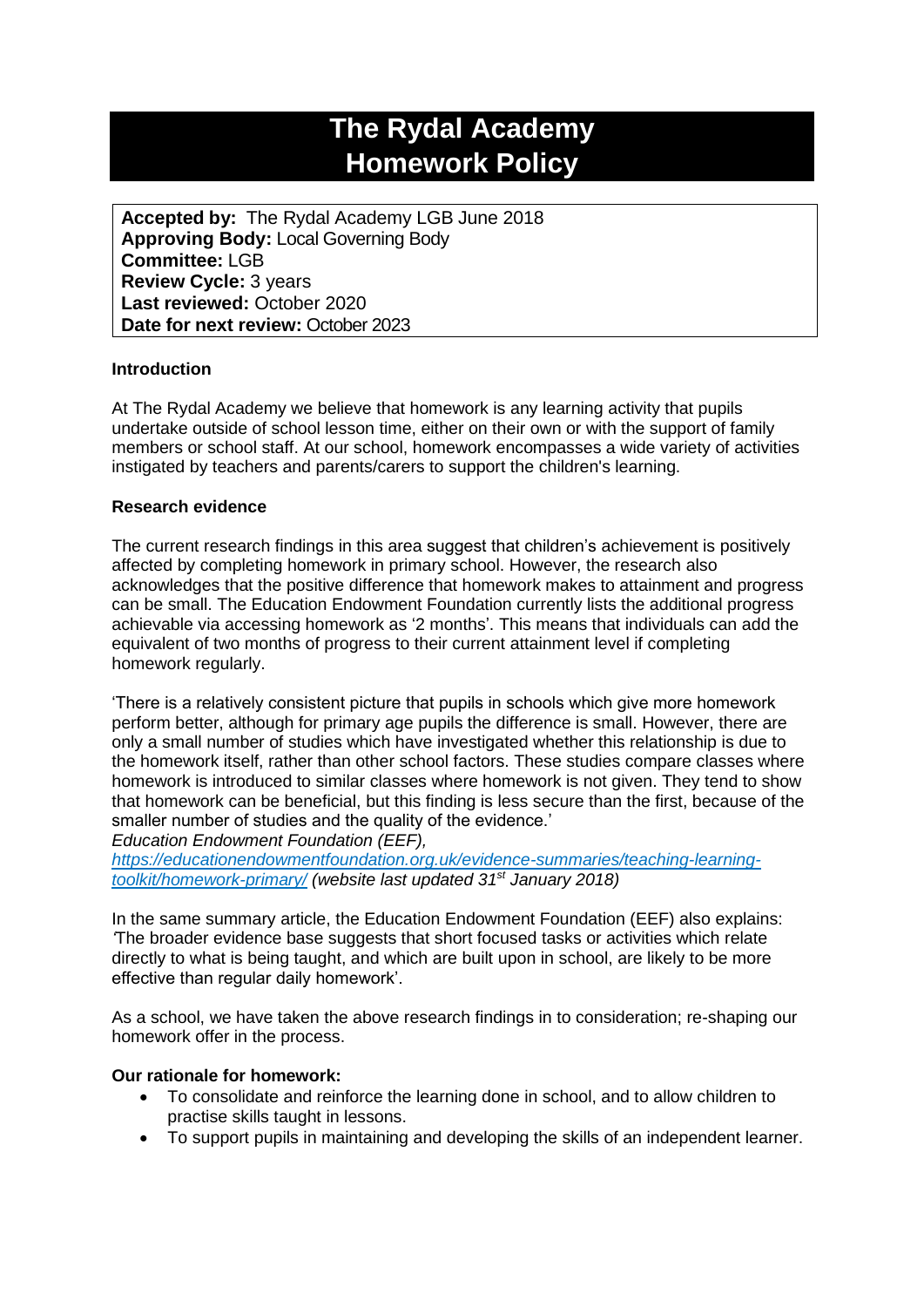- To promote cooperation between home and school in supporting each child's learning.
- To enable aspects of the curriculum to be further explored independently.
- To provide further educational experiences not possible in school.

We know that homework can play a positive role in the areas above. However, we also acknowledge the importance of role of play and free time in a child's growth and development. While homework is important, it should not prevent children from taking part in the activities of various out-of-school clubs and of other organisations that play an important part in the lives of our pupils. We are well aware that children spend more time at home than at school, and we believe that they develop their interests and skills to the full only when parents/carers encourage them to make maximum use of the opportunities available outside school lessons.

We accept that not every activity will capture children and parents' imagination and that weekends can sometimes be busy. We believe that homework should be enjoyable and manageable for all concerned and that if it becomes a chore/burden/source of conflict it ceases to be a constructive aspect of teaching and learning. We do not specify amounts of time that must be spent on a task, preferring individual children and families to set their own routines. However, individual teachers are more than happy to give advice.

We hope that the children are motivated by positive incentives given and by the tasks themselves; children are not punished if they fail to complete the work. However, teachers will try to promote homework throughout the year and will discuss homework completion with parents during parental pupil consultations and/or when they feel additional access to homework would be beneficial for a specific area of children's learning

# **Types of homework**

Staff and pupils regard homework as an integral extension of the curriculum. It is planned and prepared alongside all other programmes of learning and is high quality.

**The two activities in bold below are the required homework we expect all children to complete every week.** All other activities are actively encouraged weekly but they are optional.

- Listening and language packs are available daily for Nursery children.
- Nursery rhymes to learn with family members go home weekly to all Nursery children.
- Talk Boxes (containing practical activities to be enjoyed by parents and children together) are available from Nursery through to Year 6.
- 'Read to me' books are available to Early Years and KS1 children weekly (books with are read to children by parents/carers).
- English speaking packs (to support children and families in learning the English language) are available to all pupils who speak English as a second language.
- **All children through Reception to Year 6 take a reading book home each night and read an appropriate amount of text based on their age and ability.**
- **In Years 2 – Year 6 all children receive weekly spellings to practice at home.**
- $\bullet$  In Years 1 6 optional homework tasks, incorporating all areas of the curriculum, are available for parents and children to view via our curriculum subject pages <https://rydal.swiftacademies.org.uk/curriculum/subjects/>
- In Reception Year 6 all children have access to online learning platforms appropriate to their age (English - Reading Eggs/Eggspress, Mathematics – Mathletics/Mathseeds, Science – Developing Experts).